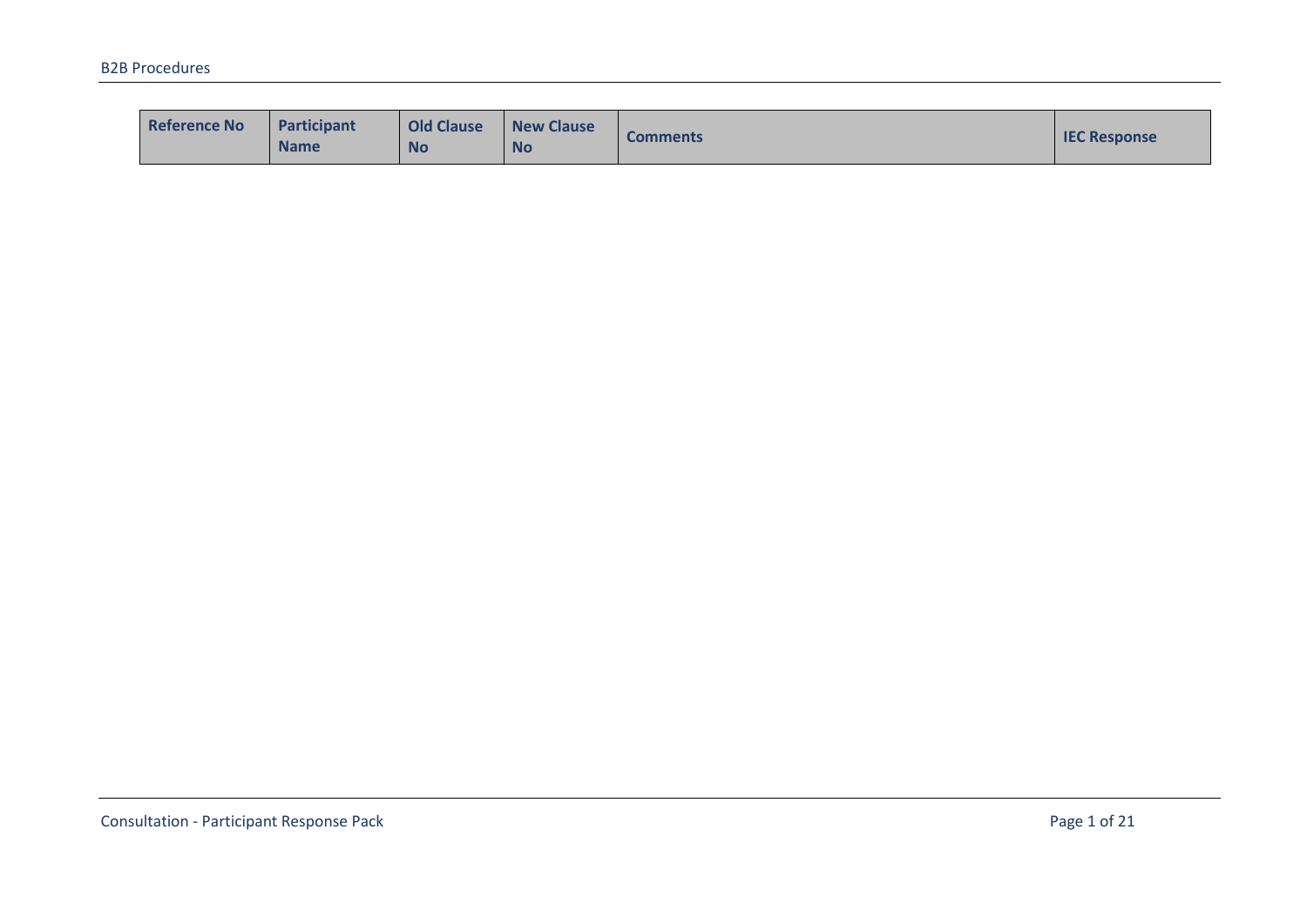| $\overline{1}$ | <b>SA Power</b><br><b>Networks</b> | Overall<br>Procedure<br>Changes | SA Power Networks are supportive in principle of the<br>change in direction made by the IEC between the first stage<br>consultation and the current draft determination. However,<br>we are very concerned that this major change in direction<br>from the easy to implement email solution to the current<br>formal B2B "XML" based system transaction puts SA Power<br>Networks in a very real position of not being able to deliver<br>the required internal system changes and therefore being<br>non compliant when these new B2B Procedures become<br>effective on 1 February 2019.<br>This major change in direction requires a significant IT<br>investment to support the management of the required<br>transactions - use of the AEMO B2B LVI is not possible for<br>our business (our current market transaction systems<br>automatically attempt to extract all transactions within the<br>gateway well ahead of an individual user being able to<br>access them directly via the LVI). | The IEC/B2BWG<br>note SA Power<br><b>Networks</b><br>comments and<br>acknowledge the<br>risks involved with<br>the change of<br>direction between<br>intitial and draft.<br>Unfortunatley the<br>date of<br>implementation<br>can't be changed<br>due to the date the<br>rule comes into<br>effect. |
|----------------|------------------------------------|---------------------------------|-----------------------------------------------------------------------------------------------------------------------------------------------------------------------------------------------------------------------------------------------------------------------------------------------------------------------------------------------------------------------------------------------------------------------------------------------------------------------------------------------------------------------------------------------------------------------------------------------------------------------------------------------------------------------------------------------------------------------------------------------------------------------------------------------------------------------------------------------------------------------------------------------------------------------------------------------------------------------------------------------------|-----------------------------------------------------------------------------------------------------------------------------------------------------------------------------------------------------------------------------------------------------------------------------------------------------|
|                |                                    |                                 | had been rigourously debated by the Industry and the IEC<br>ahead of the publishing of the first stage consultation and a<br>clear decision was made to proceed with a short term email<br>solution to avoid putting the industry under delivery<br>timeframe pressures, avoid unwarranted financial<br>investment and enable the development of the best long<br>term solution (noting that the majority of Industry indicated<br>that a Central Repository was the preffered long term<br>solution).                                                                                                                                                                                                                                                                                                                                                                                                                                                                                              | suggest that if any<br>participants are not<br>able to meet the<br>timeframe then<br>they may need to<br>adopt a<br>contingency<br>position.                                                                                                                                                        |
|                |                                    |                                 | Based on this previously agreed short term direction, no<br>allowance had been made to internal budgets or system<br>development roadmaps to cater for this change. It appears                                                                                                                                                                                                                                                                                                                                                                                                                                                                                                                                                                                                                                                                                                                                                                                                                      | Upon making the<br>decision prior to<br>draft consultation,                                                                                                                                                                                                                                         |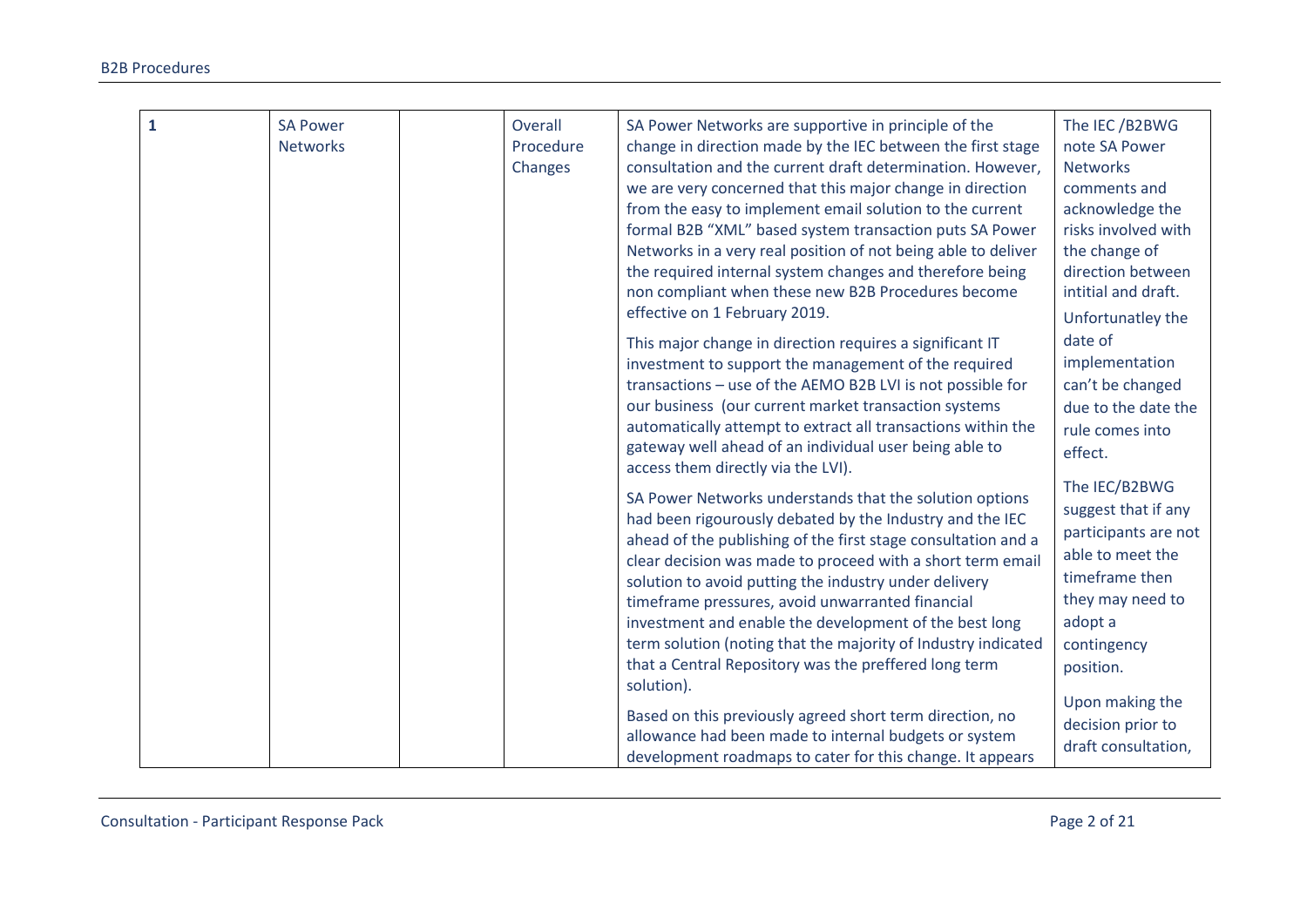|  | that the IEC has not considered the full set of flow on       | the IEC discussed a    |
|--|---------------------------------------------------------------|------------------------|
|  | impacts of this change in direction to the wider industry. SA | central database       |
|  | Power Networks expects that most businesses require early     | option as a long       |
|  | indication on the direction of major industry changes and     | term solution, but a   |
|  | when changes to B2B Procedures result in the development      | commitment             |
|  | of new "XML" transactions and schema that a minimum of        | couldn't be made       |
|  | 12 months is provided from the point of final determination   | by AEMO as to          |
|  | to enable the required internal developments to occur.        | when this could be     |
|  | SA Power Networks have commenced internal work to             | implemented as a       |
|  | determine how we may be able to stage any internal            | number of factors      |
|  | developments to provide a capability that enables us to       | need to be             |
|  | achieve compliance, but we are not in a position to confirm   | determined and         |
|  | this at the time of making our submission. Even in the        | discussed within       |
|  | unlikely event that we are able to rush changes to IT         | AEMO. AEMO             |
|  | systems through, there wont be time for adequate testing      | advised that the       |
|  | or to fix any defects identified. This is not a function we   | central database       |
|  | want to risk non compliance so we are calling out early that  |                        |
|  | we have significant concerns of meeting a 1 Feb 2019          | would not be           |
|  | implementation date. As its stands, all of the back end       | available for          |
|  | processing work is going to need to be handled manually as    | December 2019          |
|  | there isn't the time to develop automation.                   | which was part of      |
|  |                                                               | the IEC delivery       |
|  |                                                               | schedule in the        |
|  |                                                               | initial review of life |
|  |                                                               | support.               |
|  |                                                               | AEMO are still         |
|  |                                                               | assessing the          |
|  |                                                               | viability and any      |
|  |                                                               | legal requirements     |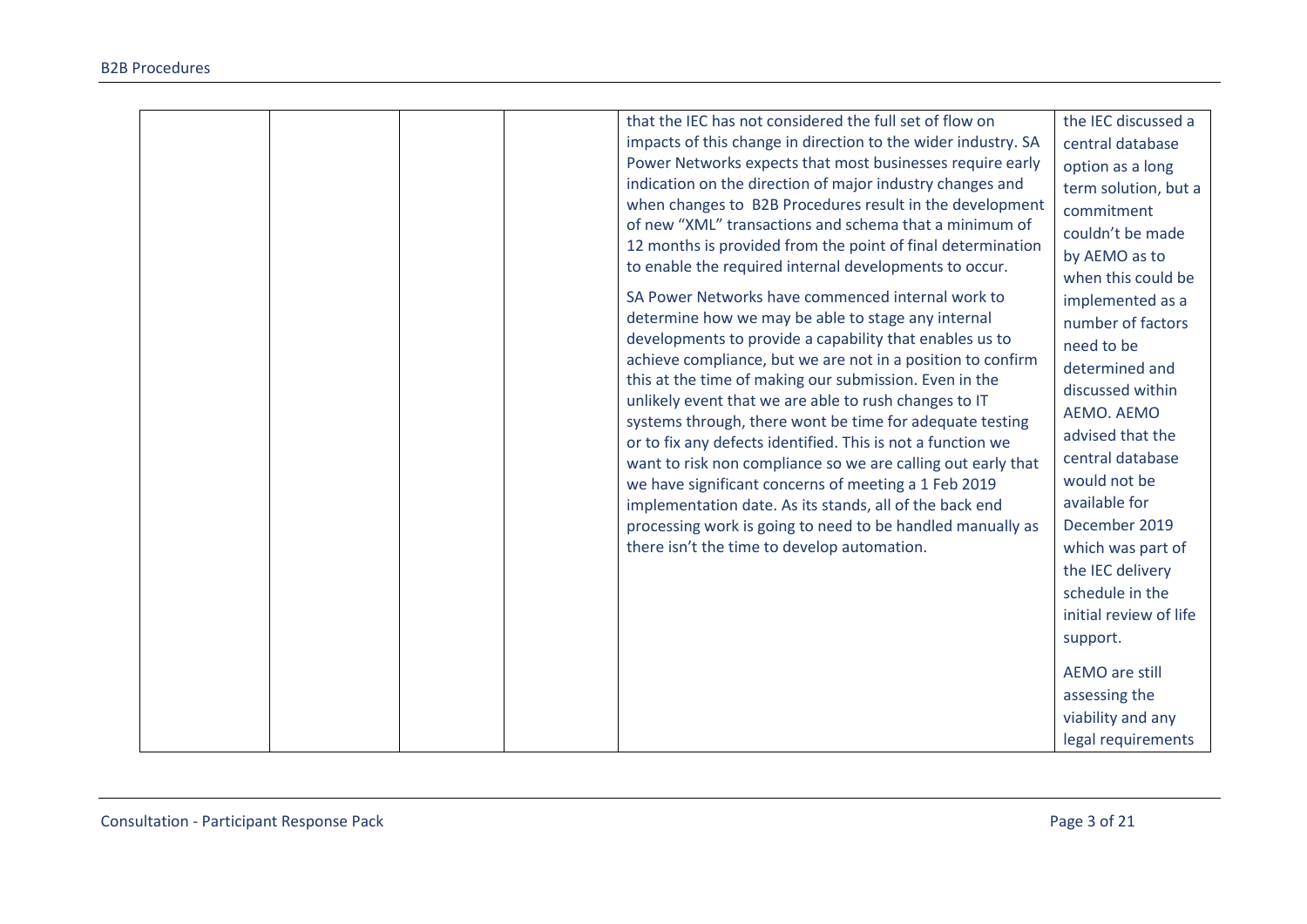|                              |                     |                                                                                                                                                                                                                                                                                                                                                                                                                                                                                                                                                                                                                                                                                                                                                                                                                                                                                         | around AEMO<br>facilitating a Central<br>Data Repository.                                                                                                                                     |
|------------------------------|---------------------|-----------------------------------------------------------------------------------------------------------------------------------------------------------------------------------------------------------------------------------------------------------------------------------------------------------------------------------------------------------------------------------------------------------------------------------------------------------------------------------------------------------------------------------------------------------------------------------------------------------------------------------------------------------------------------------------------------------------------------------------------------------------------------------------------------------------------------------------------------------------------------------------|-----------------------------------------------------------------------------------------------------------------------------------------------------------------------------------------------|
| <b>CitiPower</b><br>Powercor | General<br>comments | CitiPower Powercor is supportive of the changes in the Draft<br>Determination version of the procedure. We are however<br>apprehensive that this major change in direction requires<br>significant systems upgrades to support a B2B transactions<br>solution and with a late determination, the short<br>implementation timeframe will mean it is unlikely we can be<br>compliant by 1 February 2019.<br>Our business also typically requires a minimum of 12<br>months from Final Determination to implement these types<br>of system changes. In the Final Determination of the Rule<br>the AEMC highlighted that an implementation timeframe of<br>12 months would be sufficient for participants to make<br>relevant system and process changes. We recommend the<br>IEC consider submitting a rule change request to the AEMC<br>to push out the go live date to $1st$ July 2019. | Refer to 1.<br>The IEC/B2BWG<br>believe that they<br>will be unable to<br>have a rule change<br>raised and<br>considered by the<br>AEMC within the<br>timeframes under<br>the NEL 94 (1) (c). |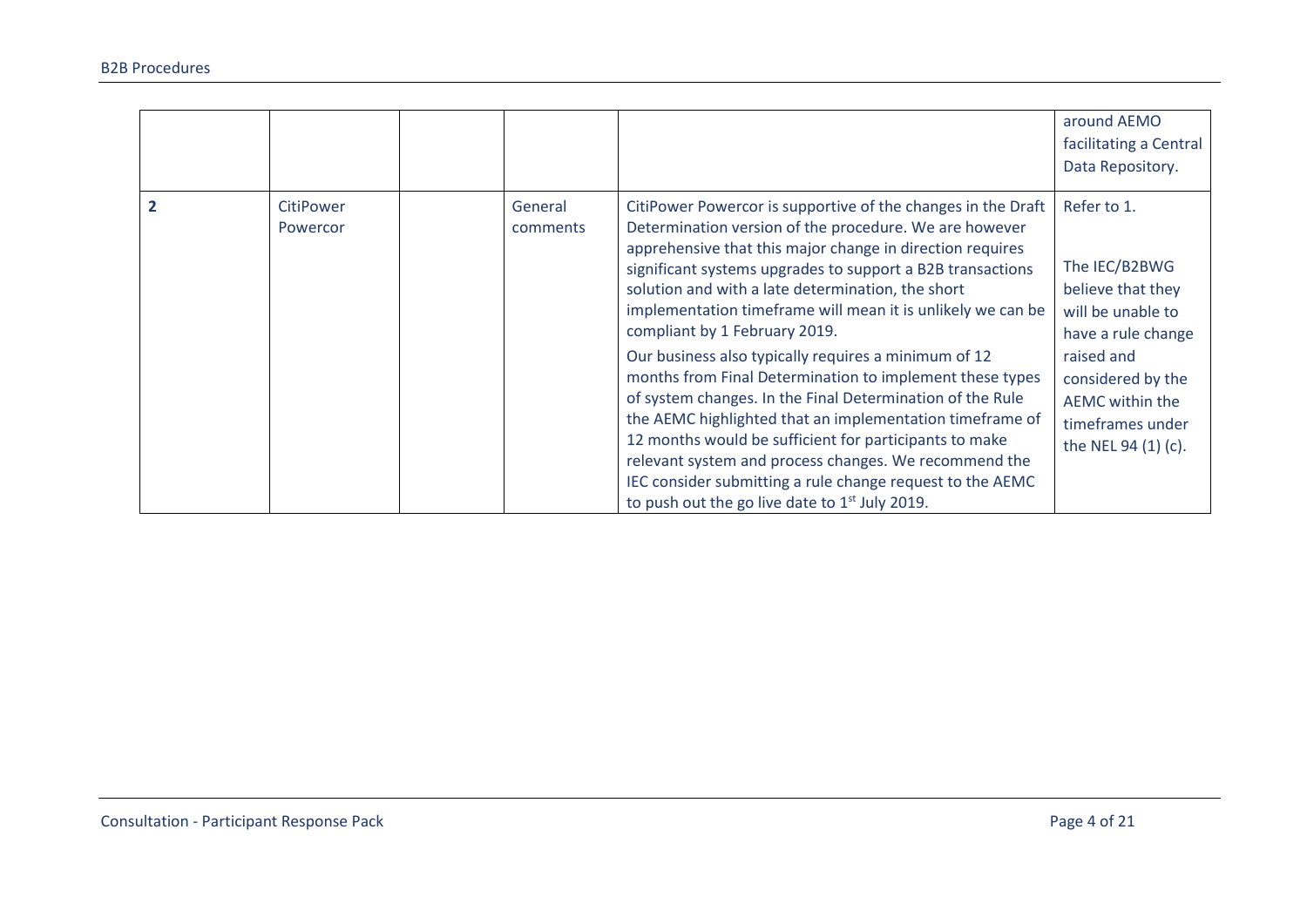| 3 | Powershop | 19 June 2018                                                                                                                                                                                                                                                                                                                                                                                                                                                                                                                                      | The IEC/B2BWG                                                                                                                                                                                    |
|---|-----------|---------------------------------------------------------------------------------------------------------------------------------------------------------------------------------------------------------------------------------------------------------------------------------------------------------------------------------------------------------------------------------------------------------------------------------------------------------------------------------------------------------------------------------------------------|--------------------------------------------------------------------------------------------------------------------------------------------------------------------------------------------------|
|   |           |                                                                                                                                                                                                                                                                                                                                                                                                                                                                                                                                                   | acknowledge<br>Powershop's                                                                                                                                                                       |
|   |           | <b>Australian Energy Market Operator</b>                                                                                                                                                                                                                                                                                                                                                                                                                                                                                                          | comments and will                                                                                                                                                                                |
|   |           | By email:                                                                                                                                                                                                                                                                                                                                                                                                                                                                                                                                         | look to further                                                                                                                                                                                  |
|   |           | NEM.Retailprocedureconsultations@aemo.com.au.                                                                                                                                                                                                                                                                                                                                                                                                                                                                                                     | improve the                                                                                                                                                                                      |
|   |           |                                                                                                                                                                                                                                                                                                                                                                                                                                                                                                                                                   | communication to                                                                                                                                                                                 |
|   |           | To Whom It May Concern                                                                                                                                                                                                                                                                                                                                                                                                                                                                                                                            | participants and are                                                                                                                                                                             |
|   |           |                                                                                                                                                                                                                                                                                                                                                                                                                                                                                                                                                   | happy to take any                                                                                                                                                                                |
|   |           | <b>B2B Procedure Changes: Notice of Second Stage</b>                                                                                                                                                                                                                                                                                                                                                                                                                                                                                              | feedback on how                                                                                                                                                                                  |
|   |           | <b>Consultation</b>                                                                                                                                                                                                                                                                                                                                                                                                                                                                                                                               | this can be                                                                                                                                                                                      |
|   |           |                                                                                                                                                                                                                                                                                                                                                                                                                                                                                                                                                   | achieved.                                                                                                                                                                                        |
|   |           | We refer to the Notice of Second Stage of Consultation and<br>Draft Consultation Change Pack dated 25 May 2018<br>(Change Pack) in respect of the proposed B2B Procedure<br>Changes and thank AEMO and the IEC for the opportunity to<br>provide further feedback on the proposed changes.<br>As you are aware, Powershop Australia Pty Ltd<br>(Powershop) operates an innovative electricity retailing<br>business in the National Electricity Market, with over 100,000<br>customers in Victoria, New South Wales and South East<br>Queensland. | The communication<br>was sent to IEC<br>members, B2BWG<br>members and also<br>registered<br>corresponding<br>members as well as<br>participants who<br>responded to the<br>initial consultation. |
|   |           | Powershop was supportive of a change to the B2B<br>Procedures to allow participants to use email as an interim                                                                                                                                                                                                                                                                                                                                                                                                                                    |                                                                                                                                                                                                  |
|   |           | solution for exchanging additional life support information to                                                                                                                                                                                                                                                                                                                                                                                                                                                                                    |                                                                                                                                                                                                  |
|   |           | meet the new obligations in the Rules subject to some                                                                                                                                                                                                                                                                                                                                                                                                                                                                                             |                                                                                                                                                                                                  |
|   |           | conditions. Such conditions included a requirement that the                                                                                                                                                                                                                                                                                                                                                                                                                                                                                       |                                                                                                                                                                                                  |
|   |           |                                                                                                                                                                                                                                                                                                                                                                                                                                                                                                                                                   |                                                                                                                                                                                                  |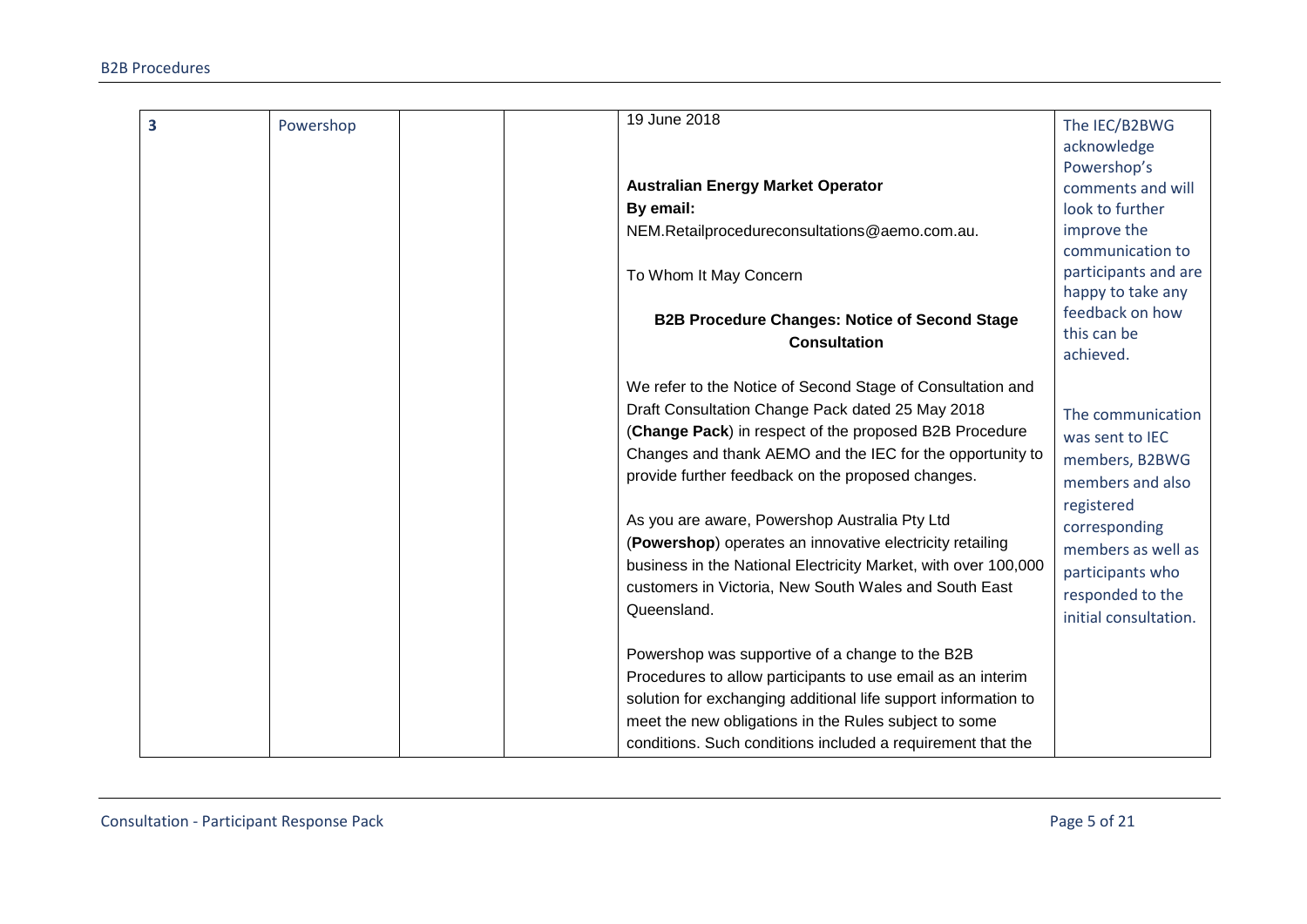| changes are the minimum necessary to permit such an            |
|----------------------------------------------------------------|
| outcome while development of a more complete solution          |
| using the existing B2B e-hub infrastructure is undertaken.     |
|                                                                |
| The proposed alternative solution set out in the Change Pack   |
| of moving directly to a B2B e-Hub model is preferable          |
| provided that sufficient time is available to develop and      |
| implement the solution and appropriate arrangements are in     |
| place to enable staged adoption with minimal impact to         |
| smaller retailers. Our review of the Change Pack confirms      |
| that AEMO and the B2BWG believe that the proposed              |
| changes will have minimal impact on existing MSATS and         |
| retailer systems and that the time frames are achievable.      |
|                                                                |
| While we have no particular concerns with the proposed         |
| solution we believe it is imperative that AEMO and the         |
| B2BWG ensure that the opinions of all relevant participants    |
| are sought. This is particularly relevant as the nature of the |
| consultation has changed dramatically from an initial          |
| temporary email solution to a full B2B implementation          |
| requiring XML schema update and the use of the B2B e-Hub.      |
|                                                                |
| As many participants may not have been aware of this           |
| significant change, they may not be engaged in this            |
| consultation. As the proposed alternative solution has the     |
| potential to impact smaller retailers utilising the POC        |
| Transition Tool, it may in fact have a wider impact on some    |
| participants than as set in Section 6 of the B2B Procedures    |
| Draft Consultation Change Pack (B2B Procedures Draft           |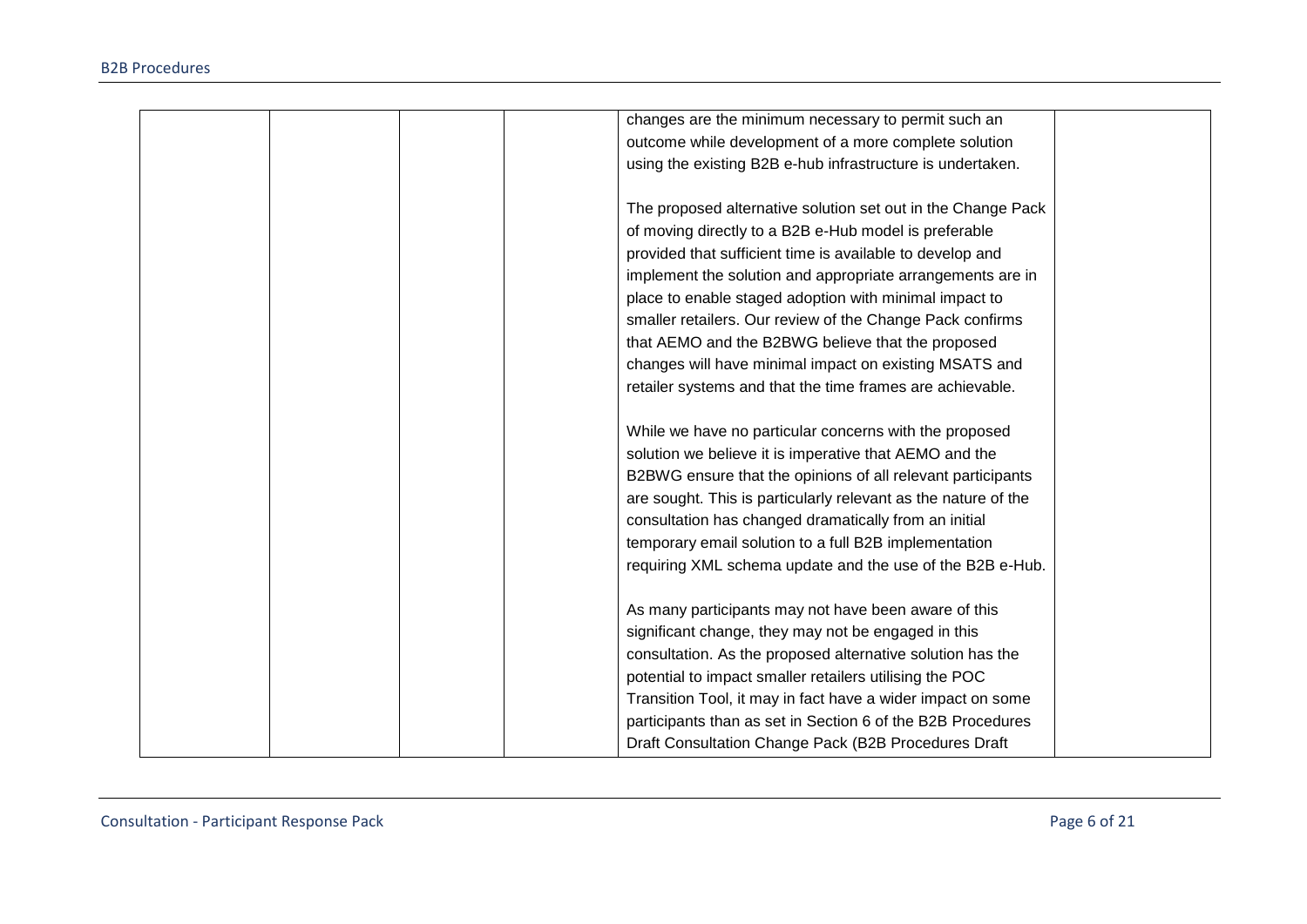|  |  | Report Life Support v1-0). A consultation with those who       |  |
|--|--|----------------------------------------------------------------|--|
|  |  | were not part of the original straw poll (which was taken only |  |
|  |  | amongst those who responded to the initial consultation        |  |
|  |  | (email solution) and which automatically excluded those who    |  |
|  |  | did not respond because they supported an email solution,      |  |
|  |  | may bring to light other factors which need to be considered.  |  |
|  |  | In light of this, the IEC should consider extending or         |  |
|  |  | reopening the consultation if any such significant matters     |  |
|  |  | arise.                                                         |  |
|  |  |                                                                |  |
|  |  | If you have any further queries please feel free to contact    |  |
|  |  | me.                                                            |  |
|  |  |                                                                |  |
|  |  | Yours sincerely                                                |  |
|  |  |                                                                |  |
|  |  |                                                                |  |
|  |  |                                                                |  |
|  |  |                                                                |  |
|  |  | <b>Ed McManus</b>                                              |  |
|  |  | <b>CEO</b>                                                     |  |
|  |  |                                                                |  |
|  |  | Powershop Australia Pty Ltd                                    |  |
|  |  |                                                                |  |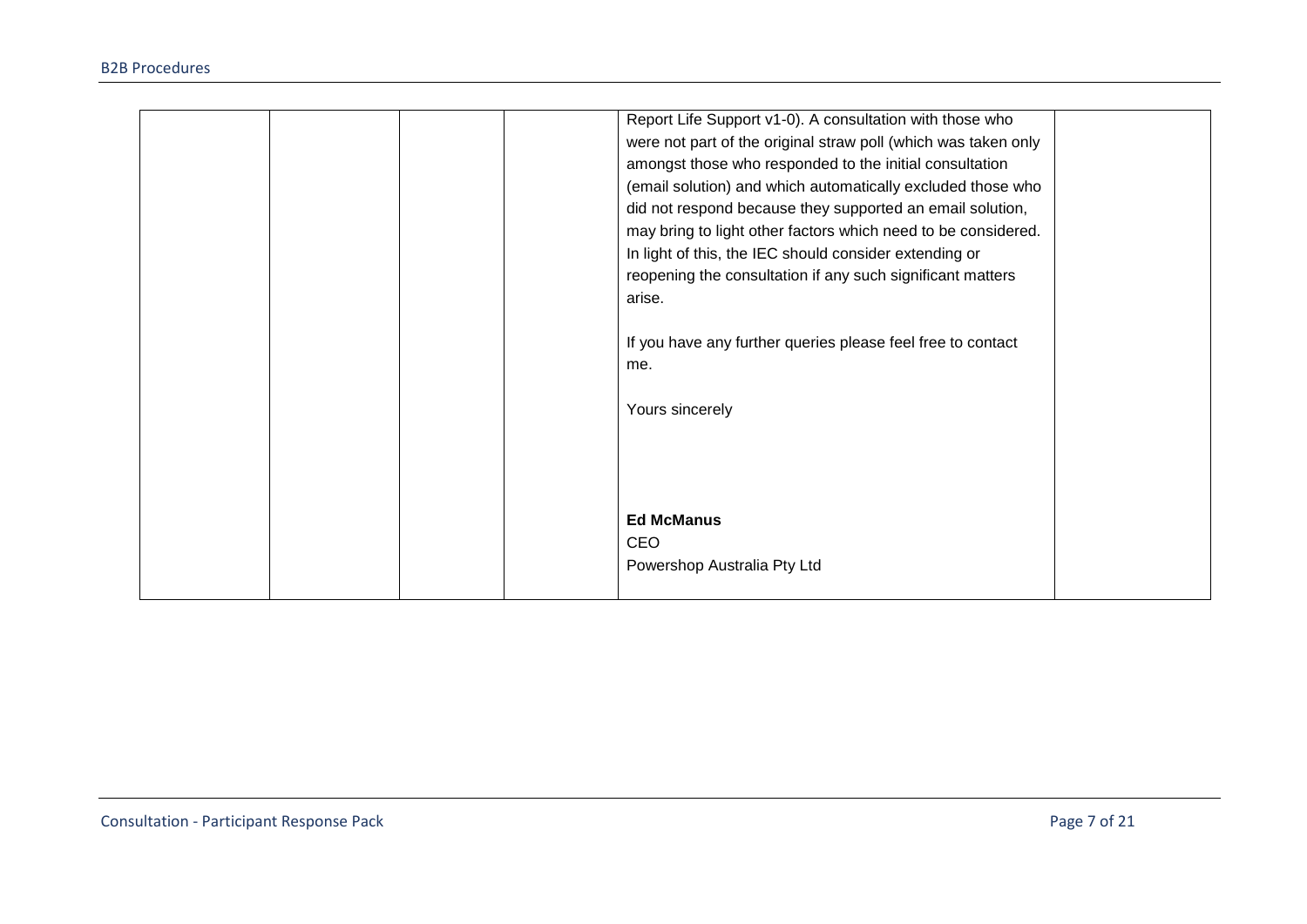| 4 | <b>Tango Energy</b> | General -     | Tango Energy recognises the need for changes to Life                                                                 | Refer to 3                       |
|---|---------------------|---------------|----------------------------------------------------------------------------------------------------------------------|----------------------------------|
|   |                     | Consultation/ | Support processes in light of the NERR change and supports                                                           | The IEC/B2BWG                    |
|   |                     | Process       | appropriate changes to procedures as a result.                                                                       | assessed that an                 |
|   |                     |               | Tango Energy notes the following key points regarding the                                                            | email solution                   |
|   |                     |               | nature of development of a solution to meet the NERR                                                                 | could be as costly               |
|   |                     |               | requirements.                                                                                                        | as a transaction                 |
|   |                     |               | It would appear the B2BWG and IEC have been uncertain in                                                             | and that an email                |
|   |                     |               | the development and determination of a solution. Tango                                                               | solution did not                 |
|   |                     |               | notes the following:                                                                                                 | provide the security             |
|   |                     |               | Industry collectively put forward a preference for a<br>$\bullet$<br>holistic solution for Life Support which should | or the auditability<br>required. |
|   |                     |               | include consideration of a 'central repository' for                                                                  | The IEC/B2BWG                    |
|   |                     |               | Life Support information.                                                                                            | believed the LVI                 |
|   |                     |               | The IEC determined an interim solution should be                                                                     | would provide                    |
|   |                     |               | developed and requested AEMO and the B2BWG                                                                           | participants with                |
|   |                     |               | give due consideration to a longer term solution,                                                                    | the option of using              |
|   |                     |               | including the viability of a central repository.                                                                     | this for small                   |
|   |                     |               | The IEC gave consideration to a full B2B solution and                                                                | volumes instead of               |
|   |                     |               | an e-mail based solution, determining the e-mail                                                                     | building an                      |
|   |                     |               | based solution was most appropriate as an interim                                                                    | automated                        |
|   |                     |               | measure. (It can be assumed a Prime Facie case                                                                       | solution.                        |
|   |                     |               | was established based on this decision, as is                                                                        | Prior to initial                 |
|   |                     |               | required to commence a rules consultation on the                                                                     | consultation the IEC             |
|   |                     |               | <b>B2B Procedures).</b>                                                                                              | asked the B2BWG                  |
|   |                     |               | The IEC, based on a straw poll (voting limited to the                                                                | to provide to them               |
|   |                     |               | B2B Working Group membership and those                                                                               | the impacts of the               |
|   |                     |               | participants who had responded to the First Stage                                                                    | rules. The B2BWG                 |
|   |                     |               | Consultation), decided to forgo the email solution                                                                   | provided the IEC                 |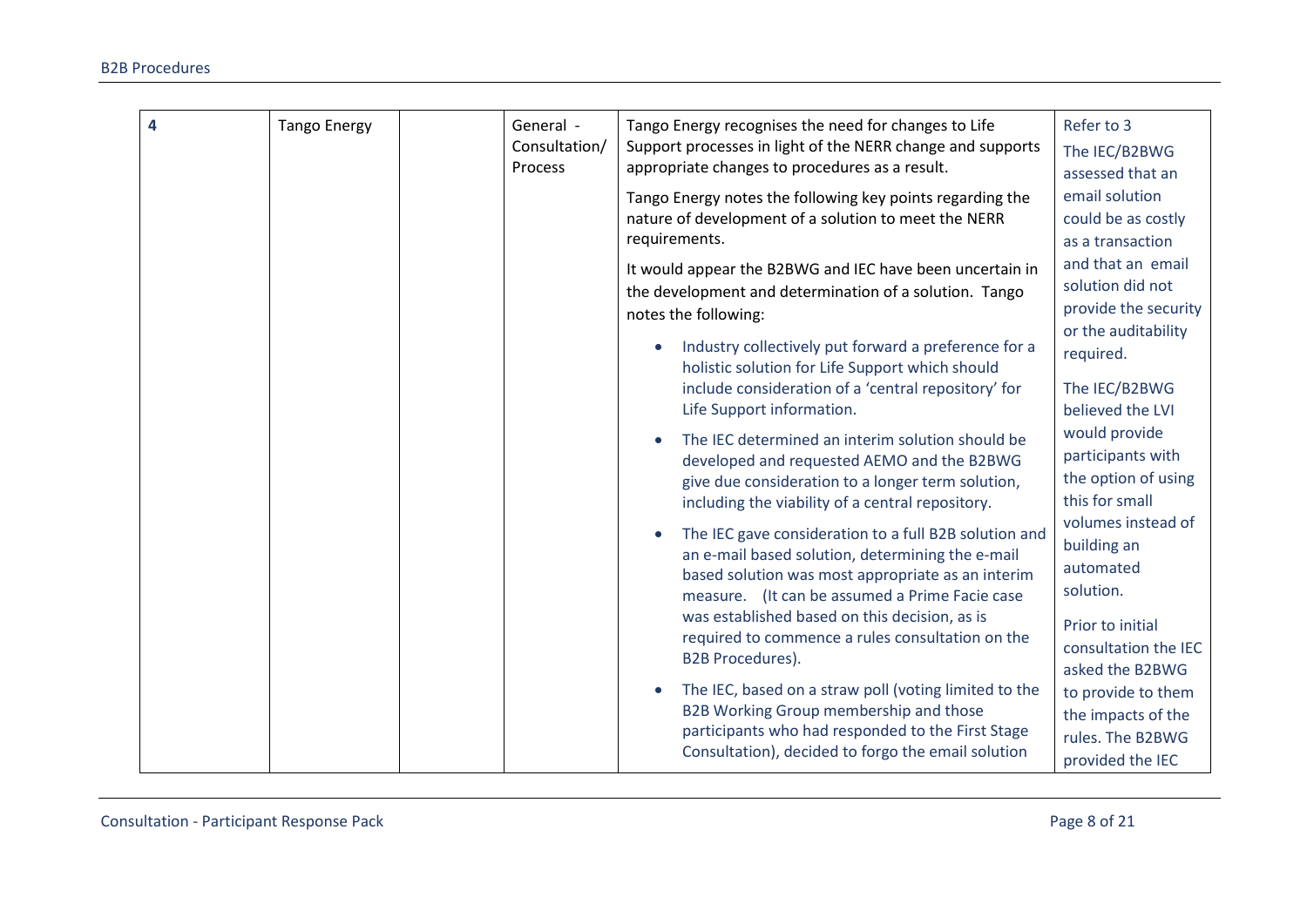| and move to one of the original options presented             | with solutions, and |
|---------------------------------------------------------------|---------------------|
| prior to consultation which, it is assumed, did not           | assessment of       |
| meet the requirements for initial consultation.               | these solutions     |
| Tango questions the appropriateness of 'voting' on a          | against the B2B     |
| solution rather than undertaking a review of benefits and     | Principles and      |
| impacts to all sectors of the market, ensuring the NEO and    | Factors.            |
| B2B Principles & Factors had been assessed against both       |                     |
| options under consultation. Based on Section 7 of the         | Upon making the     |
| Change Pack, Tango notes the IEC considers a Cost Benefit     | decision prior to   |
| Statement 'is not required as there is no optionality in      | draft consultation, |
| regard to the requirement to meet the new obligations'.       | the IEC discussed a |
| However, it is indeed important to consider the cost and      | central database    |
| benefit statement when assessing any number of options        | option as a long    |
| that could achieve the same regulatory requirement.           | term solution but a |
| Tango questions, for an interim solution, the incremental     | commitment          |
| value of moving to a solution requiring all participants to:  | couldn't be made    |
|                                                               | by AEMO as to       |
| Undertake a full schema change;<br>$\circ$                    | when this could be  |
| Create a suite of new transactions;<br>$\circ$                | implemented as a    |
|                                                               | number of factors   |
| Manage inbound CSDN transactions for the                      | need to be          |
| first time;                                                   | determined and      |
| The B2B Change Pack seems to indicate this is a more          | discussed within    |
| efficient minimal change for Retailers given the availability | AEMO. AEMO          |
| of the LVI for the smaller retailer. Tango has provided       | advised that the    |
| further feedback to the use of the LVI later in this response | central database    |
| and reiterates that full implementation and the use of the    | would not be        |
| LVI involve significant system changes. The proposed          |                     |
| solution is not minimal impact.                               | available for       |
| Tango understands the key difference between the two          | December 2019       |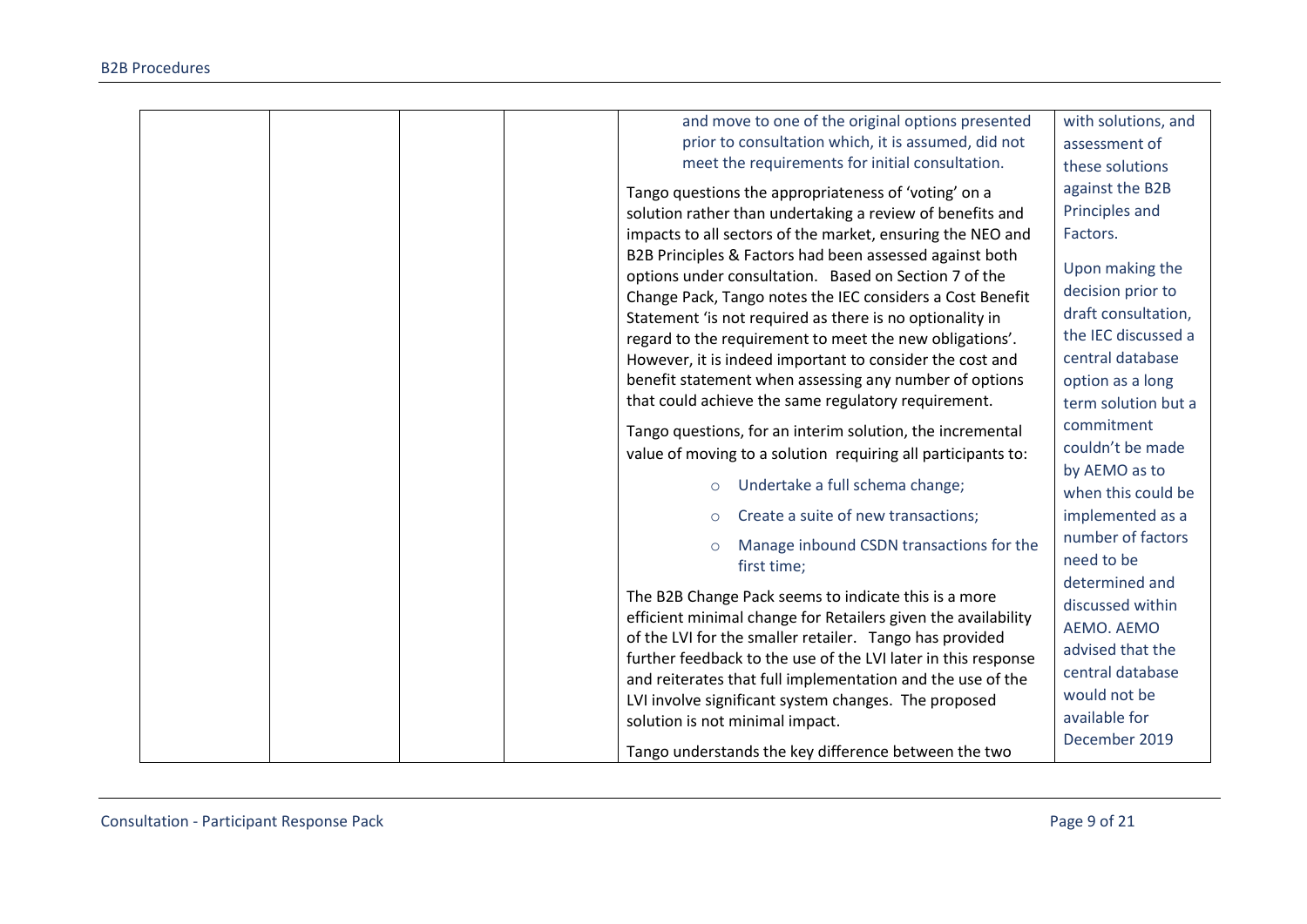|  |  | solution options presented in this consultation was<br>'security' of customer data via e-mail, which we believe<br>could be addressed simply in the e-mail solution.<br>Tango considers the full B2B solution proposed to be overly<br>onerous for an interim solution and that in the event of a<br>holistic solution being agreed, most, if not all, of the changes<br>to meet the B2B solution could become redundant. | which was part of<br>the IEC delivery<br>schedule in the<br>initial review of life<br>support.<br>AEMO are still<br>assessing the<br>viability and any<br>legal requirements<br>around AEMO<br>facilitating a Central |
|--|--|---------------------------------------------------------------------------------------------------------------------------------------------------------------------------------------------------------------------------------------------------------------------------------------------------------------------------------------------------------------------------------------------------------------------------|-----------------------------------------------------------------------------------------------------------------------------------------------------------------------------------------------------------------------|
|  |  |                                                                                                                                                                                                                                                                                                                                                                                                                           | Data Repository.                                                                                                                                                                                                      |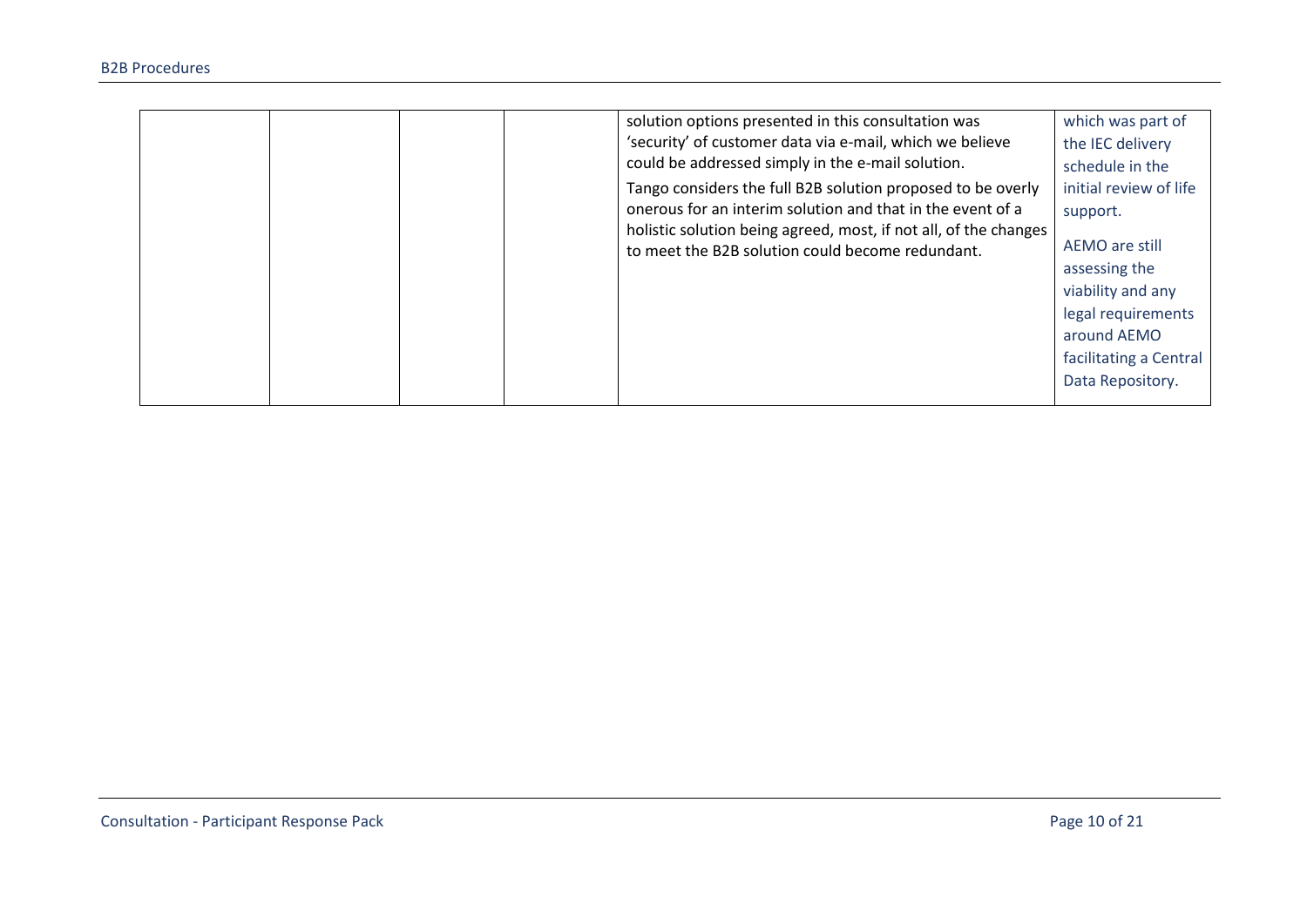| 5 | <b>Tango Energy</b> | <b>Small Retailer</b> | Participation in the B2BWG is limited to nominated           | The communication     |
|---|---------------------|-----------------------|--------------------------------------------------------------|-----------------------|
|   |                     | Engagement            | members (although participants who are not members of        | was sent to IEC       |
|   |                     |                       | the B2BWG can attend meetings, however they can have no      | members, B2BWG        |
|   |                     |                       | input to the discussions or influence working group          | members and also      |
|   |                     |                       | outcomes) and as such the consultation response is the only  | registered            |
|   |                     |                       | avenue available for 'small' retailer feedback. Although     | corresponding         |
|   |                     |                       | Tango Energy has engaged via the consultation process it is  | members as well as    |
|   |                     |                       | recognised a significant number of 'small' retailers are not | participants who      |
|   |                     |                       | engaged in the consultation process. Some of these small     | responded to the      |
|   |                     |                       | retailers may not be engaged because they supported an       | initial consultation. |
|   |                     |                       | interim e-mail solution. This has the potential to create an | In February 2018      |
|   |                     |                       | unbalanced outcome where the views of a significant          | retailer members of   |
|   |                     |                       | number of participants are not taken into consideration.     | the B2BWG             |
|   |                     |                       | The voting framework for this consultation, as noted         | emailed the IEC rep   |
|   |                     |                       | previously, was particularly prohibitive. Those canvassed    | for small retailers   |
|   |                     |                       | were only the B2BWG and Consultation respondents.            | offering their        |
|   |                     |                       | Other participants who potentially agreed with the e-mail    | services and a        |
|   |                     |                       | solution (thus did not provide a consultation response) did  | meeting for any of    |
|   |                     |                       | not get to 'vote'. Additionally those non-respondents may    | their constituents    |
|   |                     |                       | not closely monitor the consultation, on the understanding   | they represent at     |
|   |                     |                       | that any modifications to an e-mail solution would be        | the IEC.              |
|   |                     |                       | manageable.                                                  |                       |
|   |                     |                       | Tango requests the IEC review its engagement model for       | This was              |
|   |                     |                       | smaller market participants and the Terms of Reference of    | acknowledged by       |
|   |                     |                       | the B2BWG, for this consultation and future consultations,   | that IEC rep.         |
|   |                     |                       | to ensure solution options are considerate of all sectors of |                       |
|   |                     |                       | the market.                                                  |                       |
|   |                     |                       | It would be beneficial for industry to be capable of         |                       |
|   |                     |                       | developing market solutions that are scalable to allow small |                       |
|   |                     |                       | players and market entrants to meet regulatory               |                       |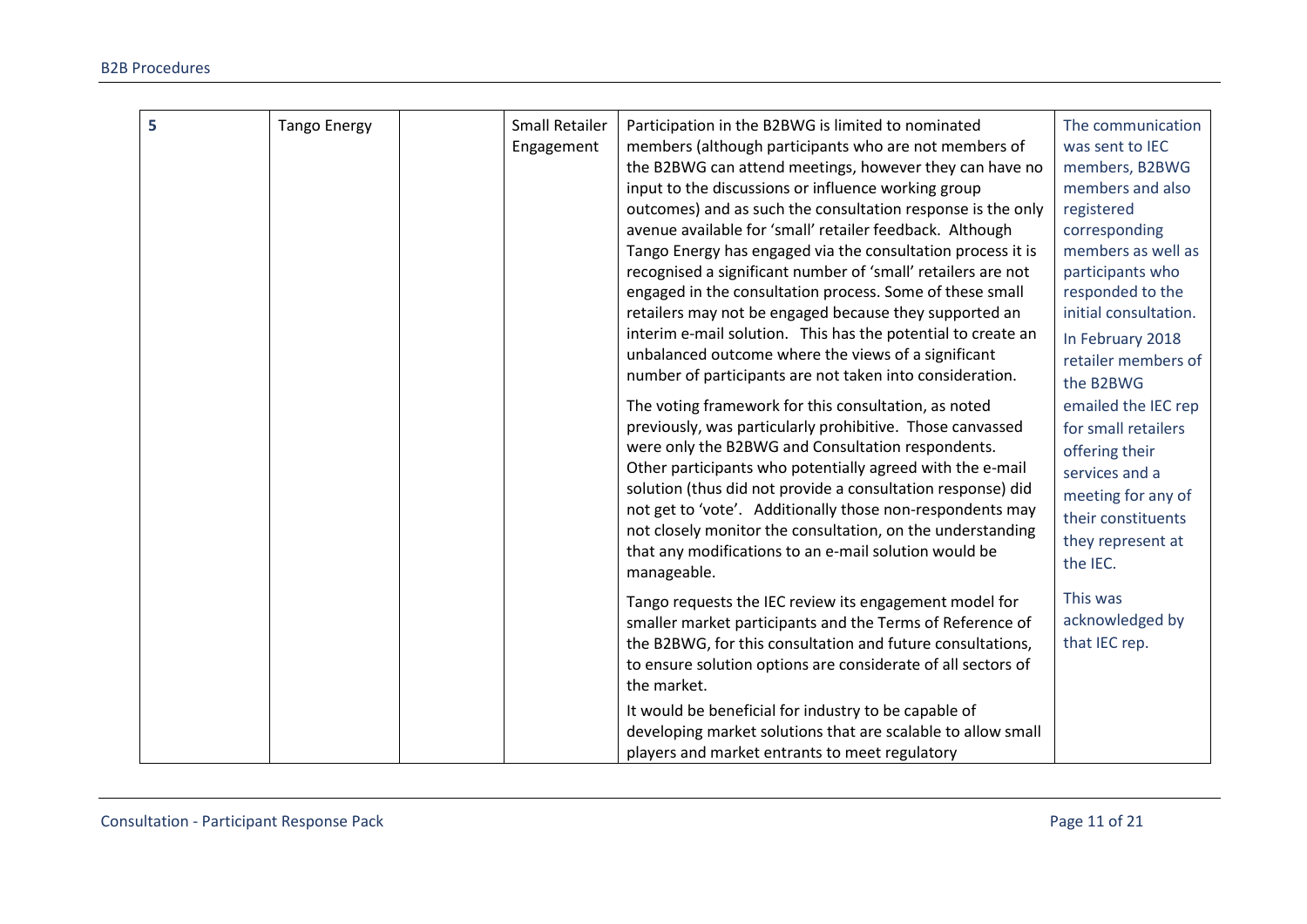|  |  | requirements, thus promoting and catering to a fully       |  |
|--|--|------------------------------------------------------------|--|
|  |  | competitive market. Should market solutions be             |  |
|  |  | unnecessarily complex, this can be prohibitive for smaller |  |
|  |  | market participants.                                       |  |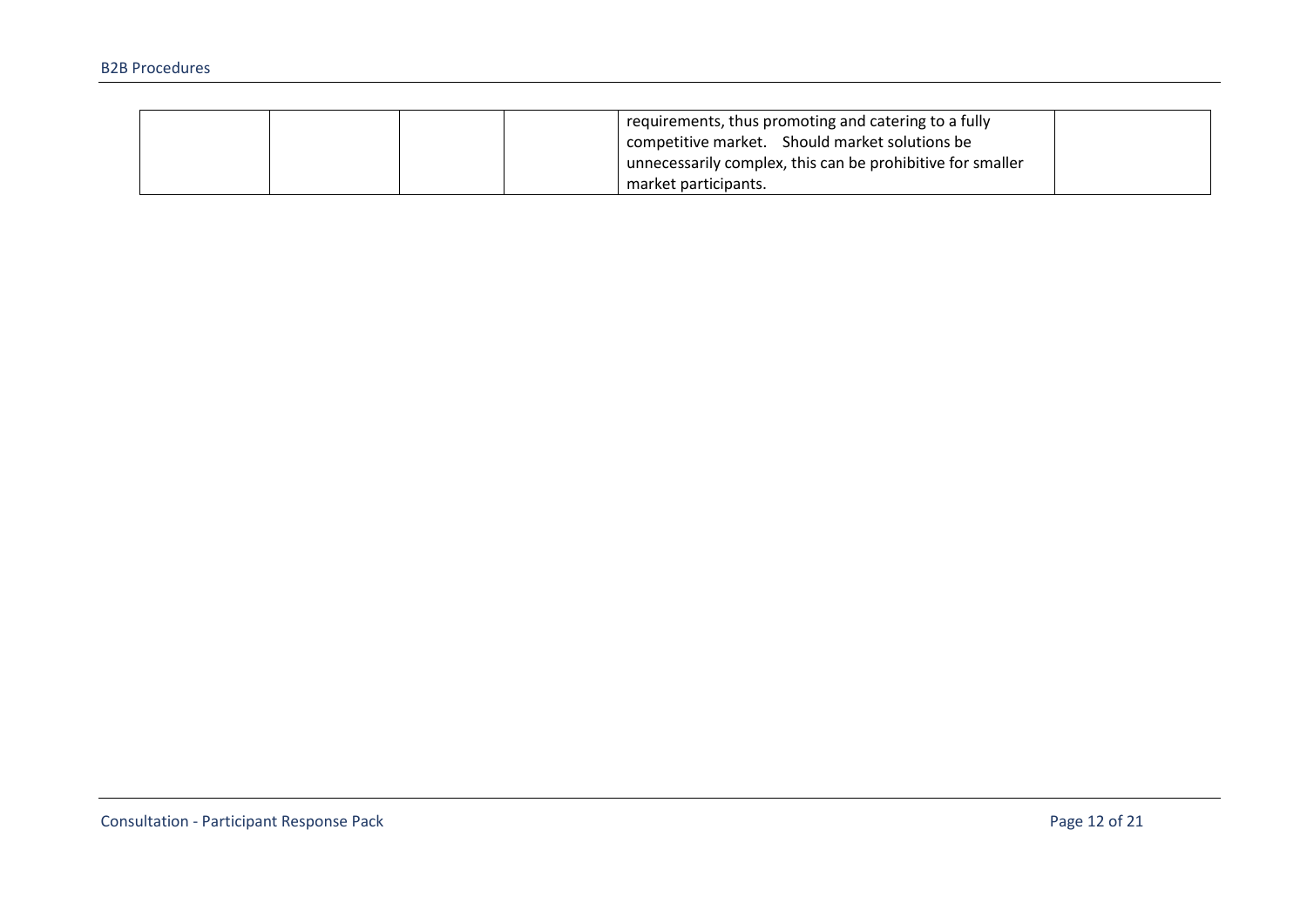| Tango Energy | LVI | Tango Energy notes the feedback in the Change Pack that<br>the smaller participants will be able to manage these<br>transactions via the Low Volume Interface (LVI).<br>Tango Energy disagrees that this is a minimal impact<br>solution for Small retailers as the LVI will not be able to<br>separate life support transactions from any other inbound<br>transactions to our systems. Wholesale system changes are<br>still required.                                                                                                                                                                                                                                                                                                                                                                                                                                                                                                                                                                                                                                 | The IEC/B2BWG<br>notes the<br>comments from<br>Tango but have not<br>received the same<br>feedback from<br>other small<br>retailers.                                                                                                                                                                                                                                               |
|--------------|-----|--------------------------------------------------------------------------------------------------------------------------------------------------------------------------------------------------------------------------------------------------------------------------------------------------------------------------------------------------------------------------------------------------------------------------------------------------------------------------------------------------------------------------------------------------------------------------------------------------------------------------------------------------------------------------------------------------------------------------------------------------------------------------------------------------------------------------------------------------------------------------------------------------------------------------------------------------------------------------------------------------------------------------------------------------------------------------|------------------------------------------------------------------------------------------------------------------------------------------------------------------------------------------------------------------------------------------------------------------------------------------------------------------------------------------------------------------------------------|
|              |     | AEMO systems provide a (-1) schema transformation which<br>allows participants to take up schema change in a more<br>flexible manner; however where there is an entirely new<br>transaction, schema transformation becomes redundant.<br>In this case the new schema transactions will be received via<br>the participants inbox/outbox and thus we must upgrade<br>our systems to manage these transactions. The LVI only<br>provides limited functionality for manual<br>generation/viewing of the transactions. Tango does not<br>believe the solution design and consultation process took<br>into consideration the direct impact on the PoC Transition<br>Tool.<br>With a view to providing significant benefit to small<br>participants, Tango Energy request the IEC and AEMO<br>review the LVI in line with feedback provided on the<br>previous item on small participant engagement.<br>Additionally, the review should include features of the LVI in<br>line with this consultation feedback and those items<br>documented as part of the PoC LVI workshop. | The IEC/B2BWG<br>were tasked in<br>providing a solution<br>for the benefit of<br>the industry as a<br>whole. The<br>IEC/B2BWG make<br>their decision<br>based on what, on<br>balance, is best for<br>the industry and<br>not individual<br>participant<br>circimstances.<br>In this instance<br>both options were<br>going to impact<br>participant systems<br>and there was not a |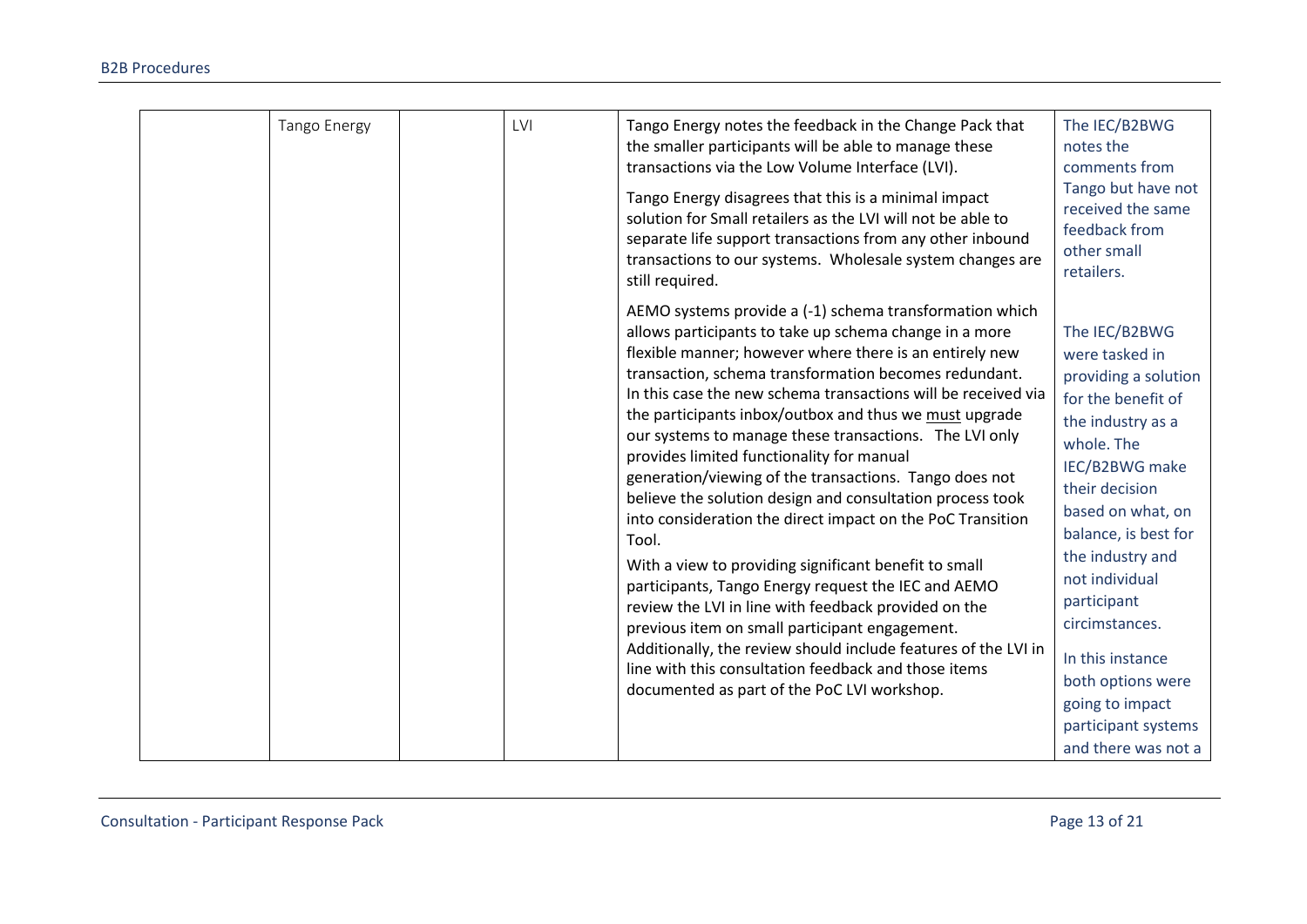|  |  | solution which        |
|--|--|-----------------------|
|  |  | suited all            |
|  |  | participants.         |
|  |  | The IEC have asked    |
|  |  |                       |
|  |  | AEMO to               |
|  |  | investigate the       |
|  |  | possibility of having |
|  |  | transactions raised   |
|  |  | via the LVI be        |
|  |  | treated differently   |
|  |  | than those            |
|  |  | transactions that     |
|  |  | come via an           |
|  |  | automated             |
|  |  | gateway.              |
|  |  |                       |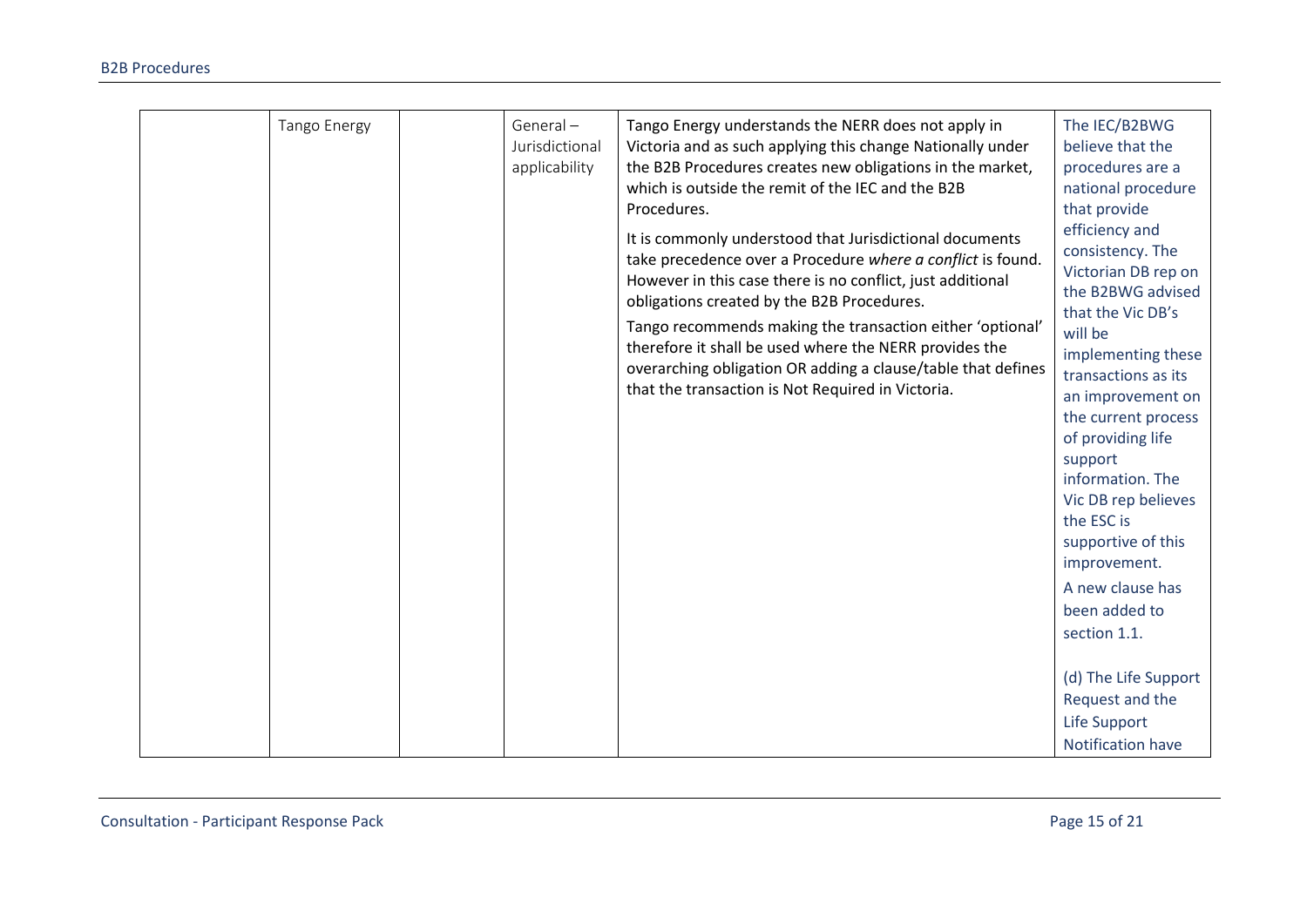|  |  | been created to     |
|--|--|---------------------|
|  |  | enable industry     |
|  |  | participants to     |
|  |  | meet their          |
|  |  | obligations under   |
|  |  | the NERR.           |
|  |  | Participants are    |
|  |  | responsible to      |
|  |  | ensure that they    |
|  |  | are meeting their   |
|  |  | obligations. The    |
|  |  | AER will be the     |
|  |  | determining body    |
|  |  | as to whether       |
|  |  | participants are    |
|  |  | meeting their       |
|  |  | obligations.        |
|  |  | The IEC/B2BWG       |
|  |  | believe this should |
|  |  | eleviate Tango's    |
|  |  | concerns.           |
|  |  |                     |
|  |  |                     |
|  |  |                     |
|  |  |                     |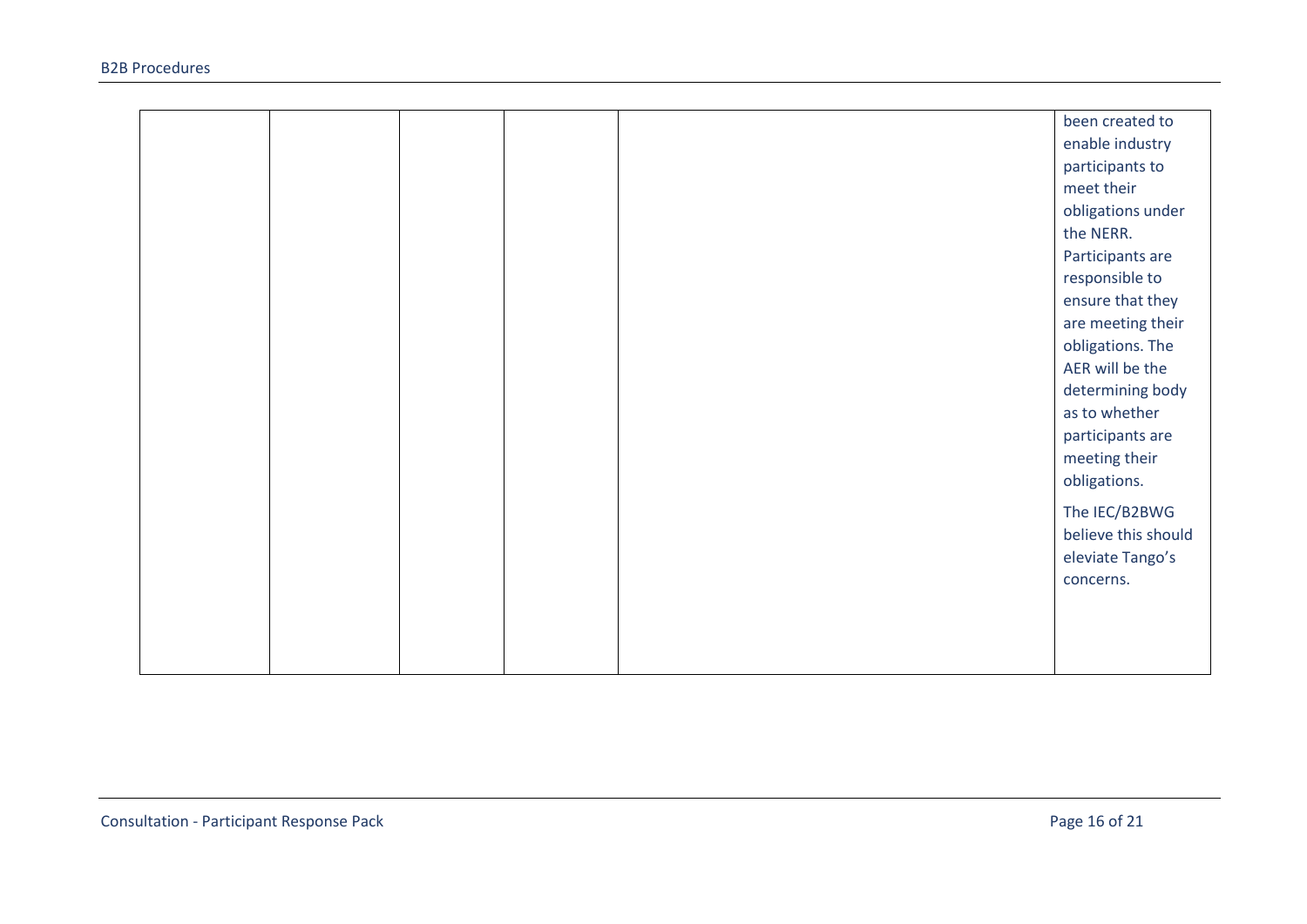| <b>Energy Australia</b> | EnergyAustralia's general comments relate to:              | The IEC/B2BWG     |
|-------------------------|------------------------------------------------------------|-------------------|
|                         |                                                            | note EA comments. |
|                         | Consultation process and implementation                    | Refer 1.          |
|                         | timeframes                                                 |                   |
|                         | Metering                                                   | Refer to the AER  |
|                         |                                                            | guideline on life |
|                         | <b>Consultation process and timing</b>                     | support.          |
|                         | Thank you for the opportunity to provide feedback.         |                   |
|                         | While EnergyAustralia is not a voting member of the        |                   |
|                         | B2BWG or the IEC, we are pleased to have actively          |                   |
|                         | participated in the working group and drafting of the      |                   |
|                         | procedures as an observer and hope the B2BWG and           |                   |
|                         | AEMO continues with its consultative approach.             |                   |
|                         | We note there has been a significant change in the IEC     |                   |
|                         | decision between the first and second consultation         |                   |
|                         | stage, leaving significantly less time for participants to |                   |
|                         | implement the option chosen by industry. Industry          |                   |
|                         | participants now have approximately 6 months to            |                   |
|                         | implement and test a significant IT and schema change      |                   |
|                         | from 23 July (when the B2B Procedures are finalised) by    |                   |
|                         | 1 February 2019, with testing likely to take place over    |                   |
|                         | the 2018-19 Christmas and New Year holiday period. In      |                   |
|                         | addition, the AER is also expected to provide further      |                   |
|                         | guidance in October/November on its compliance             |                   |
|                         | expectations during these situations, which might have     |                   |
|                         | an impact on the system changes that are needed.           |                   |
|                         | This is a very tight timeframe and any further significant |                   |
|                         | changes will result in even greater challenges to          |                   |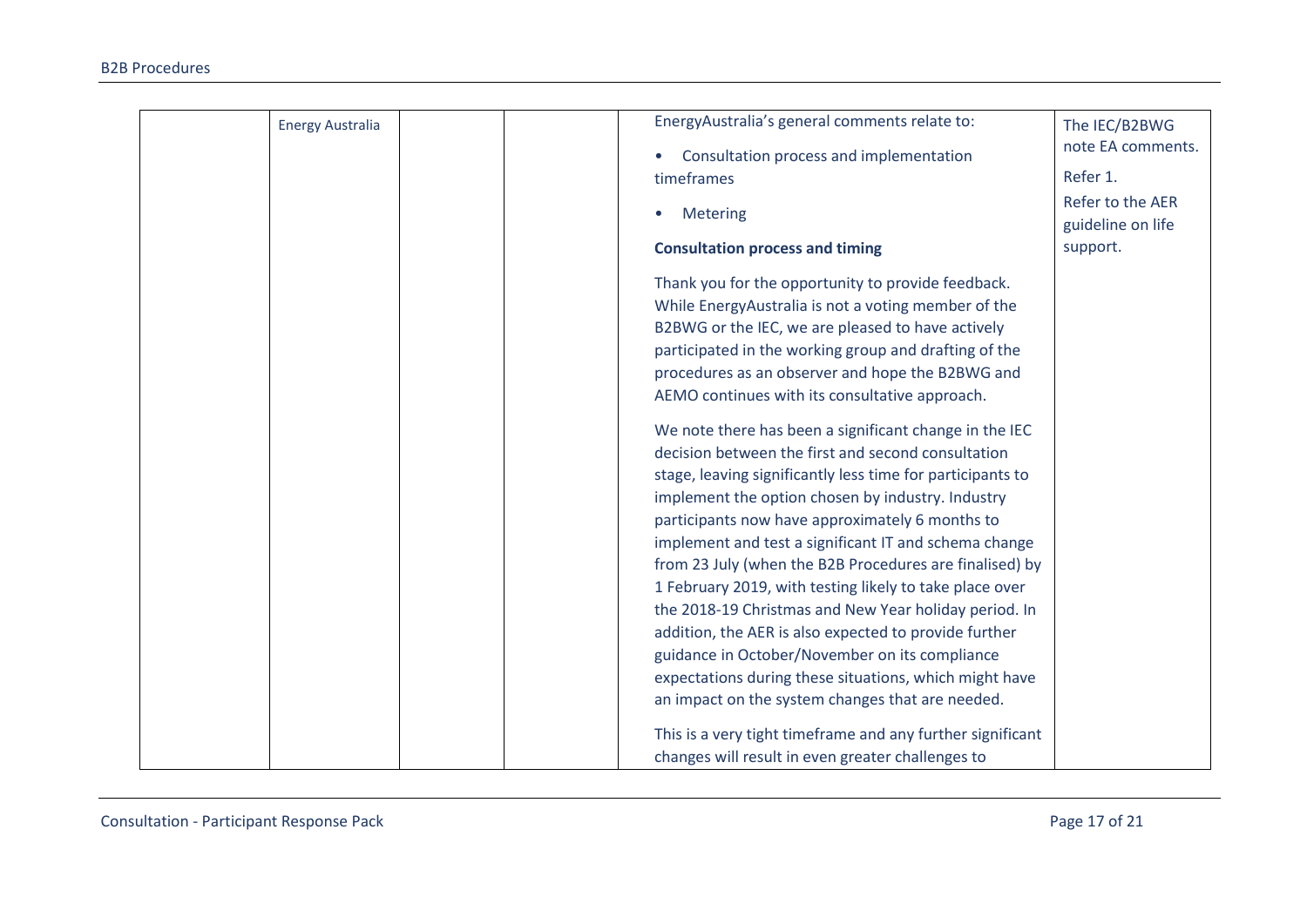|  | successfully implementing these complex industry         |  |
|--|----------------------------------------------------------|--|
|  | changes. We consider that each option considered by      |  |
|  | the IEC had its merits and disadvantages, and that it is |  |
|  | not practicable to restart the consultation process for  |  |
|  | Option 2, the B2B transaction option, due to the         |  |
|  | requirement to comply with the AEMC rule changes by      |  |
|  | 1 February 2019.                                         |  |
|  | Our view is that the IEC and AEMO should proceed with    |  |
|  | the solution as it is, with no further major changes to  |  |
|  | the existing B2B transaction option chosen, to allow     |  |
|  | industry sufficient time to implement a workable         |  |
|  | solution. It would be useful if the IEC, AEMO, using     |  |
|  | appropriate powers, are able to guide industry in        |  |
|  | agreeing clear and realistic industry timeframes for     |  |
|  | implementation and testing and making these              |  |
|  | transparent to participants and other relevant           |  |
|  | stakeholders (such as the AER and AEMC) as soon as       |  |
|  | possible.                                                |  |
|  | <b>Metering</b>                                          |  |
|  | During Power of Choice (POC) changes made on 1           |  |
|  | December 2017, an industry solution was agreed for       |  |
|  | third-party Metering Providers (MP) to be able to        |  |
|  | request and be provided information when a retailer      |  |
|  | planned interruption occurs and a vulnerable or life     |  |
|  | support customer has to be taken off supply to perform   |  |
|  | metering works through use of the Customer Details       |  |
|  | Request (CDR), and being returned with a CDN. The B2B    |  |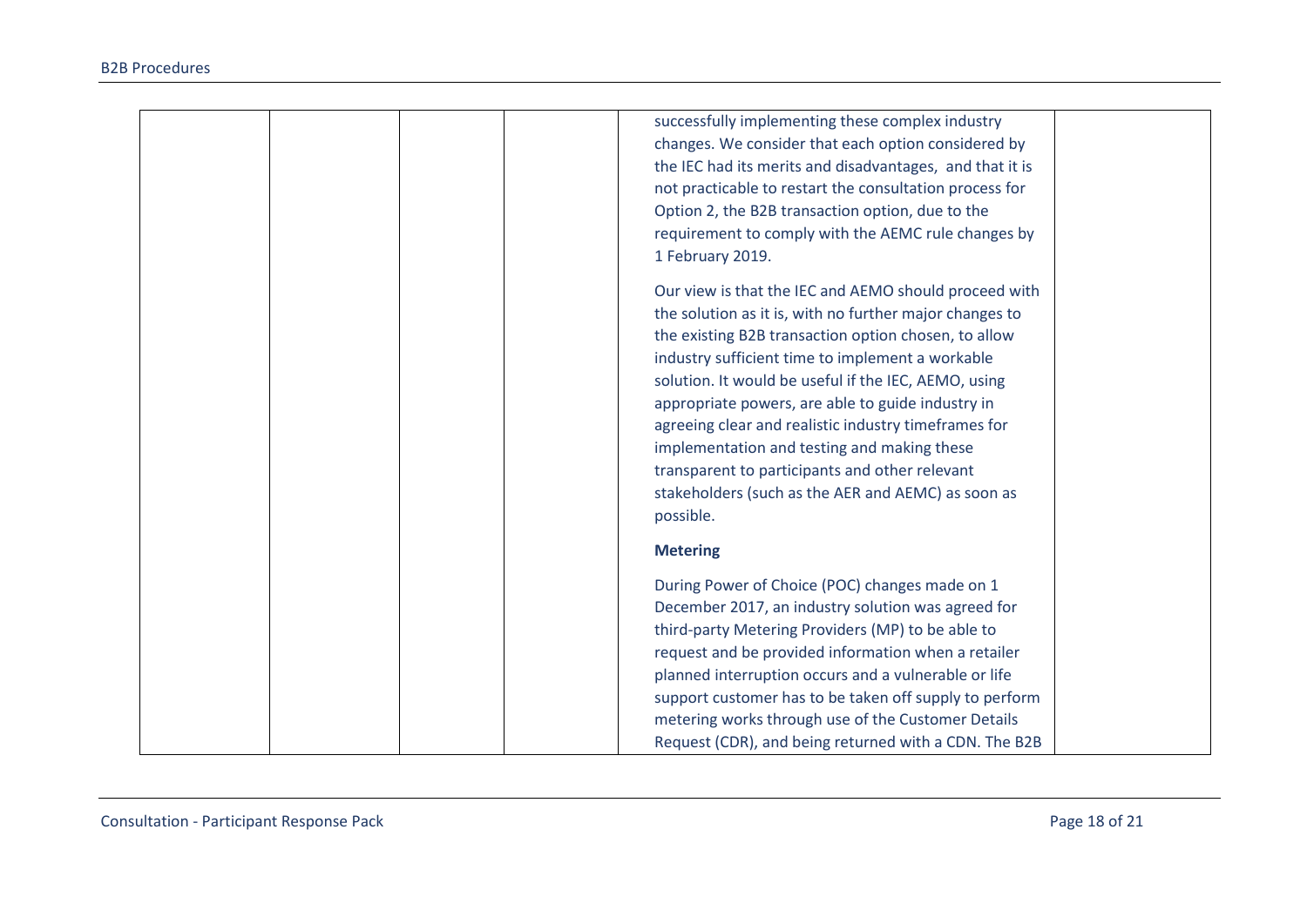| communication between the retailer and MC/MP is             |
|-------------------------------------------------------------|
| increasing in importance as the MP encounters               |
| increasingly complex scenarios such as locked meter         |
| boxes, and multi occupancy situations. Further industry     |
| discussions also foreshadow the ability to be able to re-   |
| energise or de-energise a customer remotely outside of      |
| Victoria.                                                   |
| The current solution proposed by the IEC for industry,      |
| retains the life support status and information in the      |
| CDN needed by the third party Metering Provider,            |
| without needing to make changes to the CDN schema or        |
| process. In addition, this solution also retains            |
| customers' rights to privacy of their life support details, |
| which may not be appropriate to provide to a                |
| commercially engaged third party Metering Provider.         |
| This also ensures that industry continues to have an        |
| agreed process for protecting vulnerable life support       |
| customers while ensuring that they get the full benefits    |
| of the POC metering reforms and access to a smooth          |
| meter exchange process.                                     |
| While retailers and their metering parties have bilateral   |
| contractual arrangements and may flexibly make              |
| appropriate arrangements within this proposed               |
| solution, we don't see this is a robust solution suitable   |
| for the long-term. The issue is that the LSN will be used   |
| by retailers to communicate life support details to         |
| DNSPs, and retailers will use the CDN and/or other          |
| bespoke transactions to communication life support          |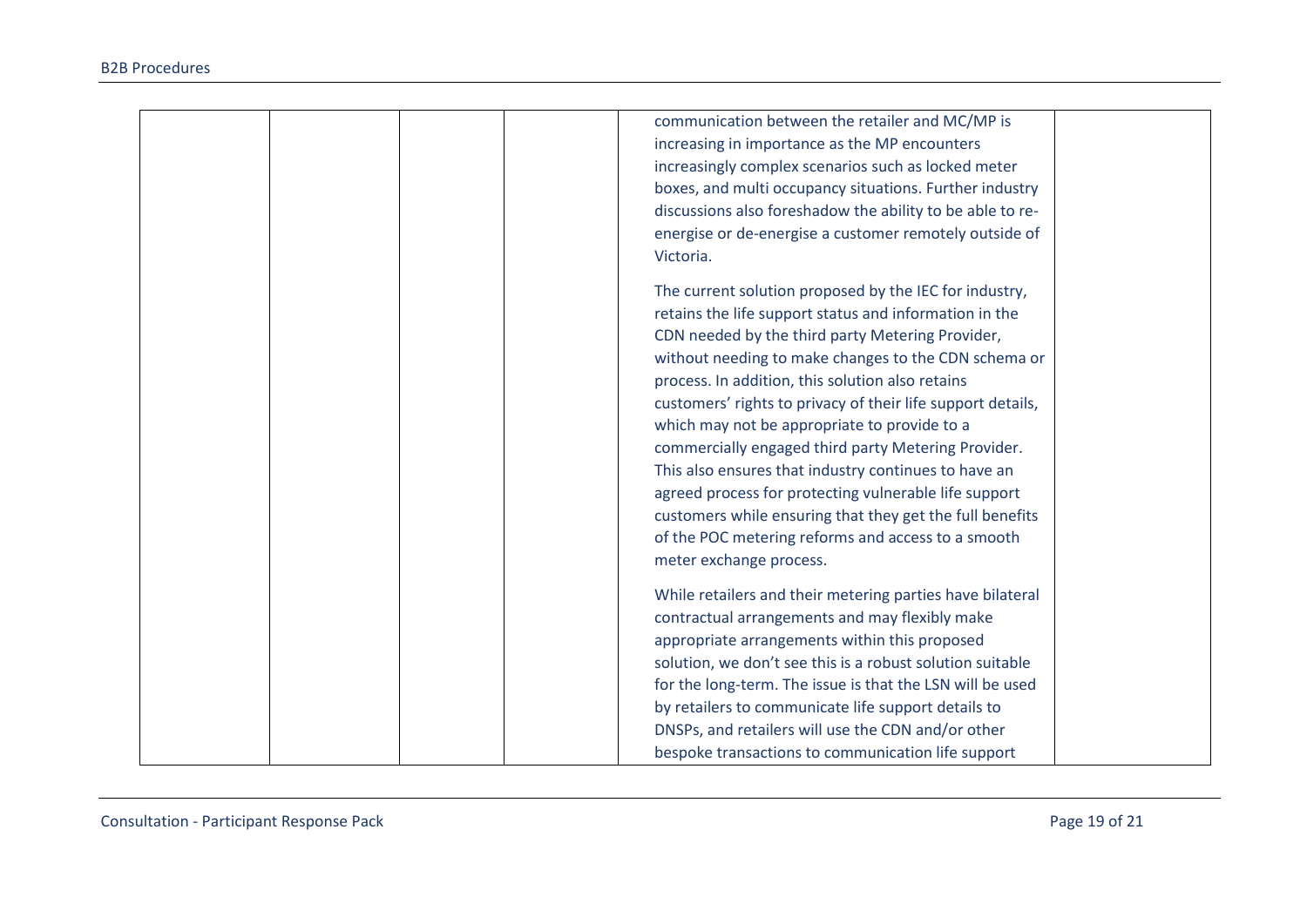| details to metering parties. This means that all retailers |  |
|------------------------------------------------------------|--|
|                                                            |  |
| will be using multiple types of transactions to            |  |
| communicate the same information to different parties.     |  |
| This is not an efficient or robust solution and we feel it |  |
| should be replaced in the medium to longer-term when       |  |
| parties have more time to make more extensive system       |  |
| changes. Throughout this consultation the need to meet     |  |
| the 1 February 2019 deadline, flexibility, and low cost    |  |
| solutions has overridden the need for retailers and        |  |
| metering parties to have good procedures in place to       |  |
| support compliance with life support regulations.          |  |
| There are a few options which include manual               |  |
| processes, LSN/LSR, or CDN; having a robust and            |  |
| efficient option for retailer and MC/MP to contract        |  |
| ultimately protects and benefits the customer.             |  |
|                                                            |  |
| We therefore recommend that:                               |  |
| No further changes are made to the Customer                |  |
| Details Notification (CDN), and support the IEC            |  |
| option 2 being implemented;                                |  |
| CDNs should continue to be updated with accurate           |  |
| life support information and acknowledged as               |  |
| important industry information; and that                   |  |
| A better long-term solution is assessed for later          |  |
| implementation.                                            |  |
| Please contact Shawn Tan at 03 8628 1512 or                |  |
| shawn.tan@energyaustralia.com.au should you wish to        |  |
| discuss in further detail.                                 |  |
|                                                            |  |